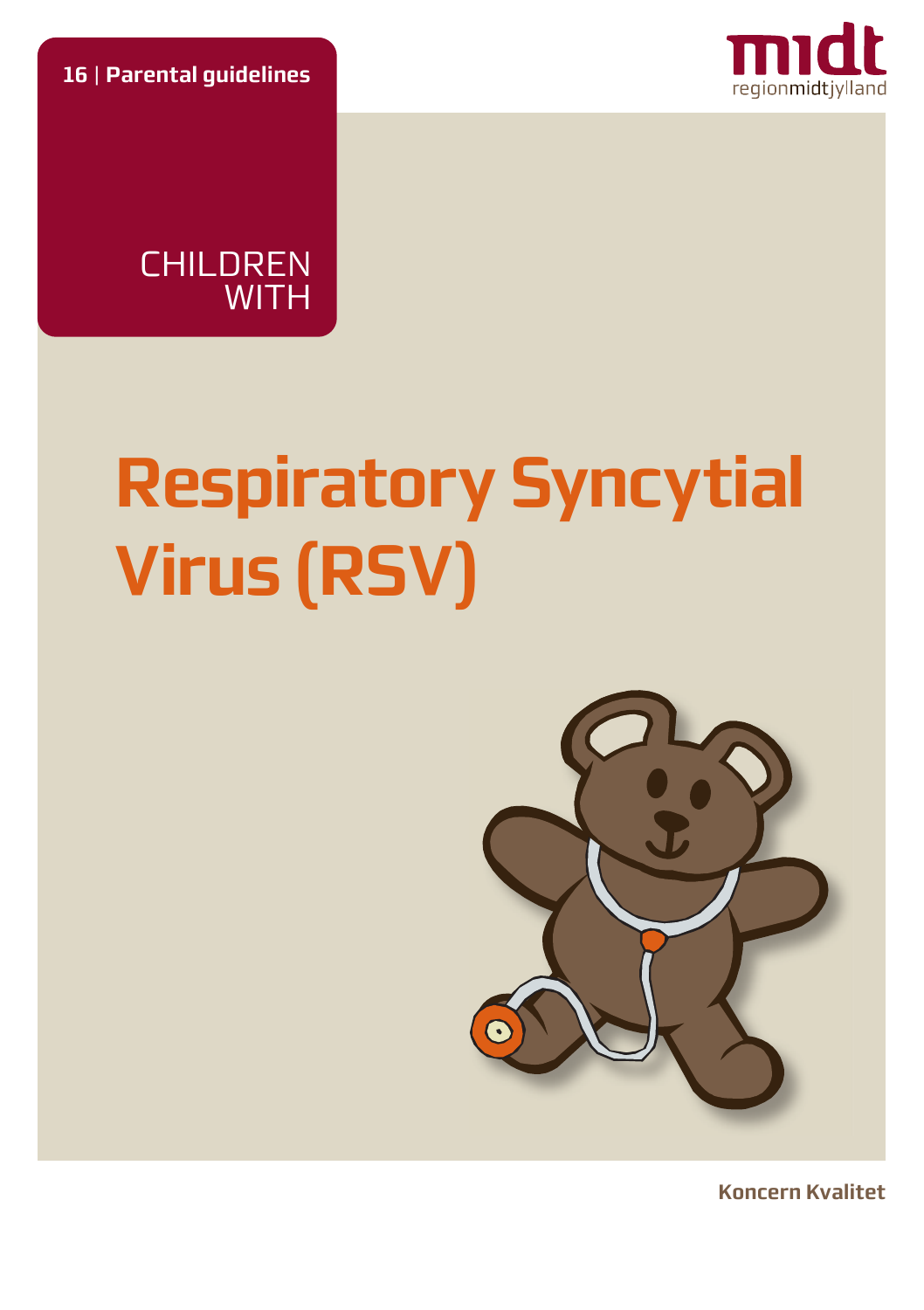## Children with **RSV infection**

#### **General information:**

RSV is an abbreviation for respiratory syncytial virus. In infants and small children below the age of 3-4, the virus may cause various degrees of asthmatic bronchitis and pneumonia.

The younger the child is, the more it is affected by the virus. Infants below 6 months, in particular, may become seriously ill. The virus produces thick mucus which is difficult for the child to cough up. RSV infections mostly occur between November and April. Children may be infected with the RS several times.

RSV is diagnosed by sucking mucus from the nose using a small tube and analysing it.

If the child catches a cold afterwards, the breathing and coughing can sound more or less like " RSV like" without it actually being so.

#### **How is it contracted?**

The child may infect other children 1-2 weeks after the condition has broken out.

RSV is present in the child's spittle, snot and mucus, and the infection is spread by inhaling small droplets, e.g. from sneezing or by contact with hands, toys, clothes, changing tables, door handles, etc., which are contaminated with spittle or snot. The virus may survive on objects for up to eight hours.

#### **Symptoms:**

- Common cold symptoms
- Possibly fever
- Thick mucus which can be difficult to cough up
- Difficult, wheezing breathing
- Long coughing spells, which often end with the child vomiting
- The child often becomes weak and tired, and has less strength to eat, drink and cough.

The symptoms usually peak on the fifth day, but the cough may persist for several weeks. Most children usually feel much better after a week.

#### **Good advice:**

● The child should sleep in a cool room and the head should be elevated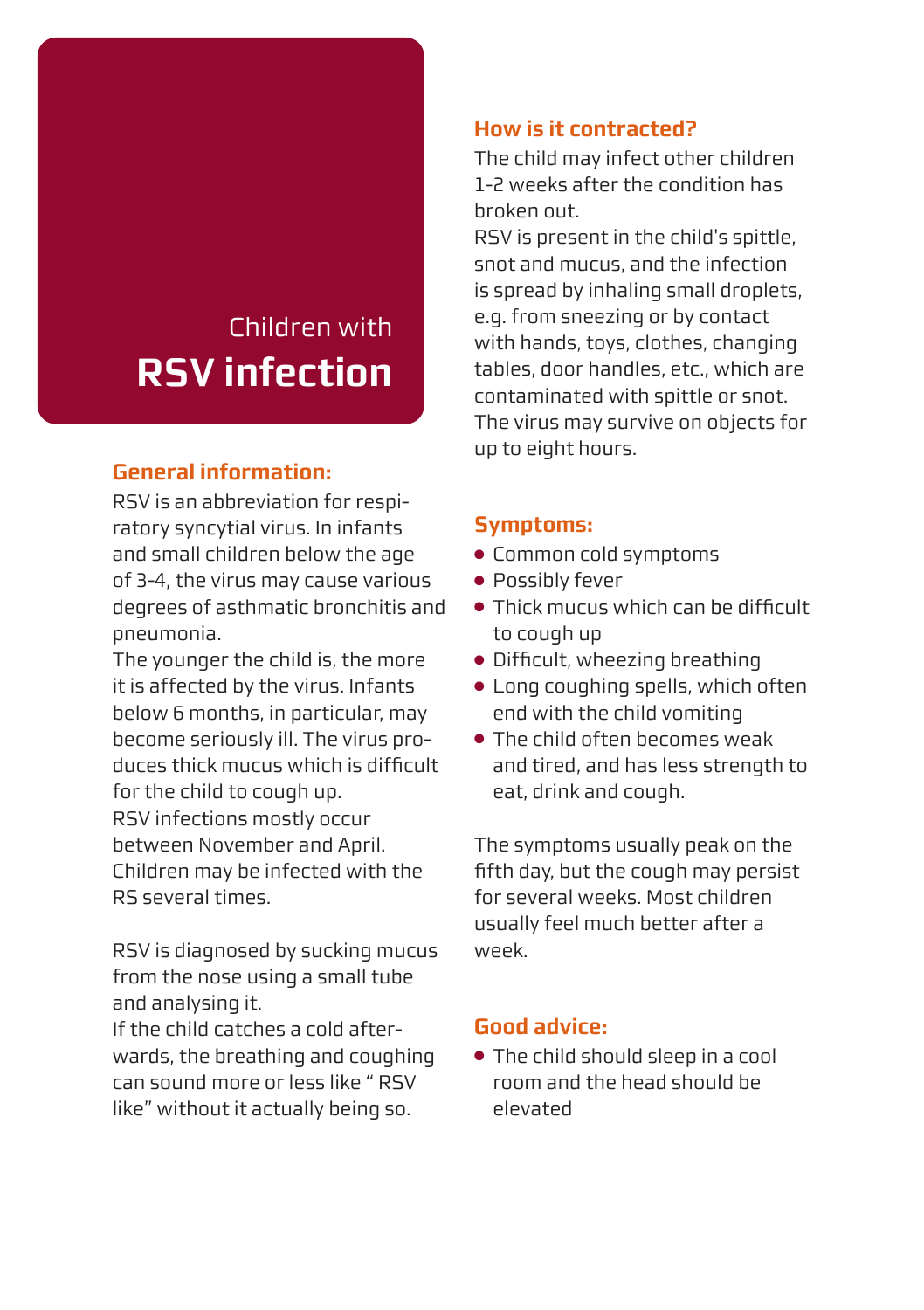- You may give your child saline drops in the nose. These will loosen the thick mucus which makes it difficult to breathe through the nose
- You may also use a "nose suction device" (available at the pharmacy)
- $\bullet$  Offer the child plenty to drink this makes the mucus thinner and easier to cough up.
- Try to get your child to change sleeping position, sleep on both sides, sit up, move around and play as much as possible. Activity helps loosen the mucus and makes it easier to cough
- Always wash your hands after having been in contact with your child
- Avoid contact with infants (0-6 months) in order not to infect them
- Do not dress the child too warmly if it has high fever
- Do not expose your child to passive smoking.

#### **When to see a doctor?**

Contact a doctor if the child:

- Has rapid or difficult breathing and possibly fever
- Has long coughing spells and becomes pale or blue in the face
- Is generally tired, weak and cannot drink as usual
- Becomes unusually quiet

● Makes you worry and you feel insecure.

Contact your general practitioner first because he/she knows your child better than the doctor on call. You can also get good advice and guidance from your health visitor.

#### **Treatment:**

Antibiotics are ineffective because the virus which started the condition does not respond to antibiotics. However, the child may also contract a bacterial infection, which needs to be treated with antibiotics. If your child is in pain and/or refuses to drink, you may give it painkillers as agreed with a doctor.

#### **Prevention:**

- Always wash your hands after having been in physical contact with the child
- If your child is infected, avoid contact with infants (0-6 months) in order not to infect them.

### **Childcare:**

The child can return to childcare when it no longer runs a fever and can play without breathing difficulties. Inform the childcare centre that your child has an RSV infection.